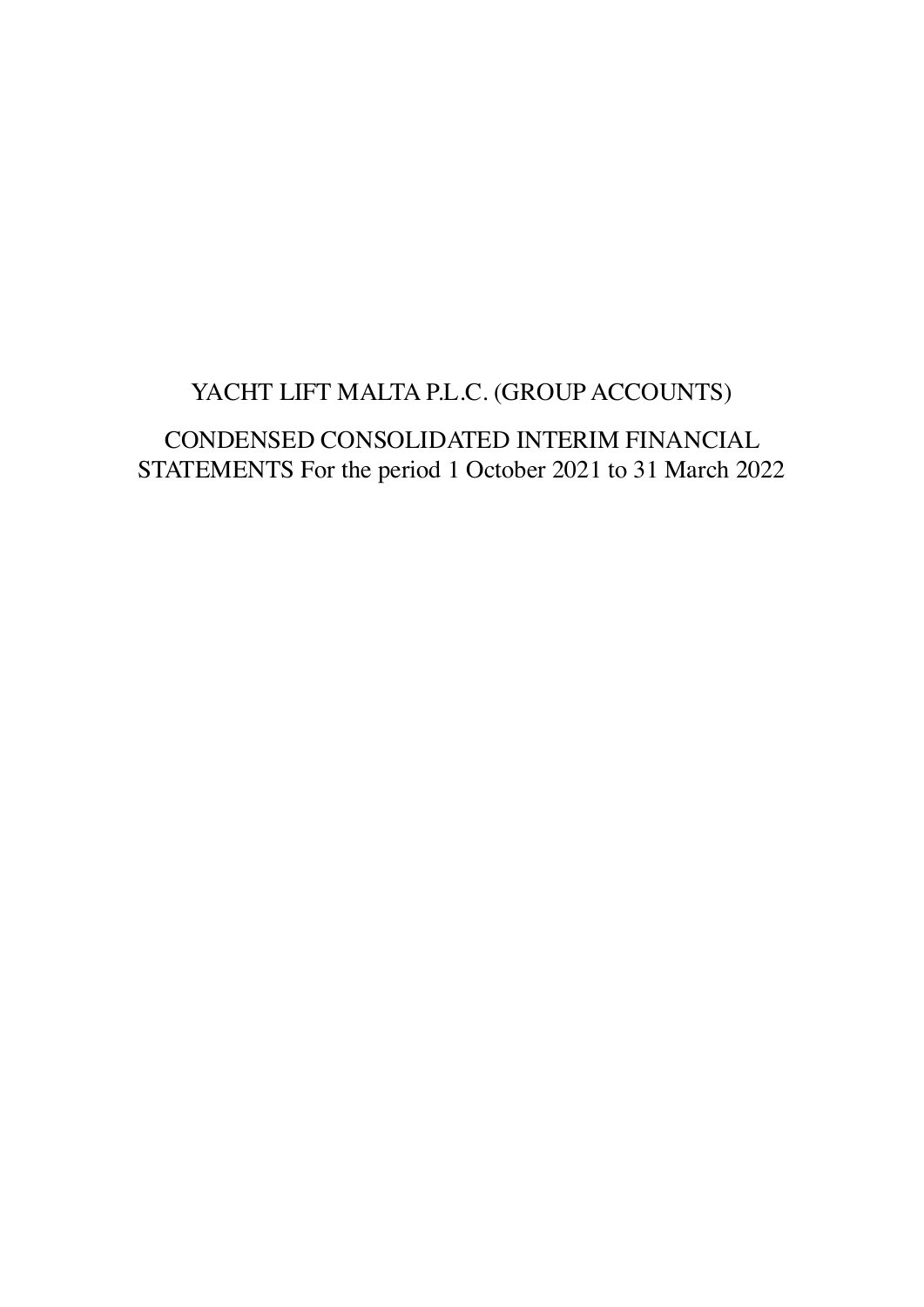# **Holding Company Information**

#### **Directors :**

Mr Giuseppe Farrugia

Capt Daniel Gatt

### **Secretaries :**

Ms Deborah Anne Chappell

David Gatt (appointed on 27th December 2021)

#### **Company number:**

C78281

## **Registered office:**

129-130

Ta Xbiex Seafront Ta Xbiex XBX 1028

#### **Banker :**

Bank of Valletta PLC Triq Gorg Borg Olivier Mellieha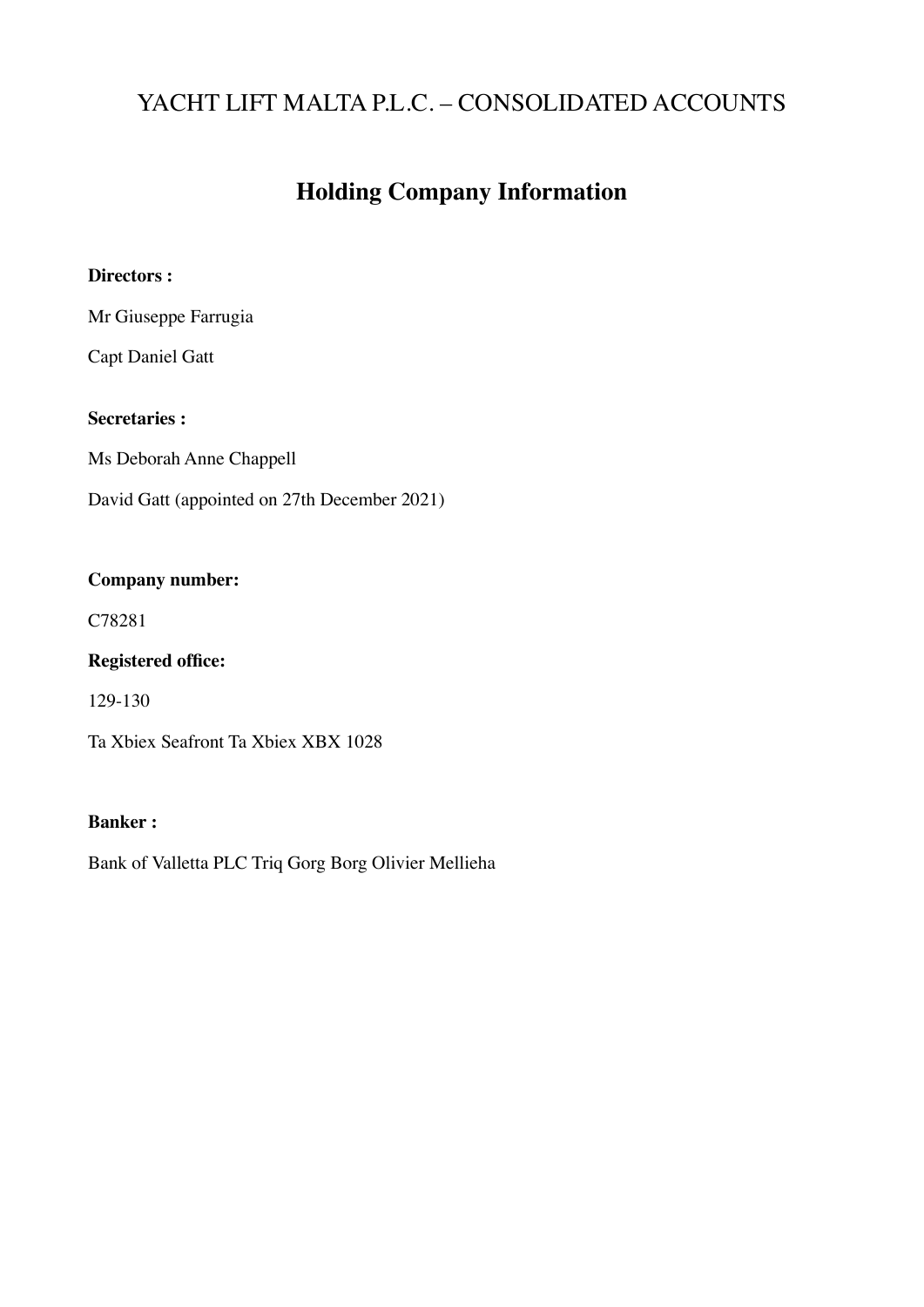## **Contents**

| Interim Directors' Report                                                                     | $1-2$ |
|-----------------------------------------------------------------------------------------------|-------|
| Statement pursuant to prospects rule 4.11.12                                                  | 3     |
| Condensed Interim Consolidated Statement of Profit and Loss<br>and other Comprehensive Income | 4     |
| <b>Condensed Interim Consolidated Balance Sheet</b>                                           | $5-6$ |
|                                                                                               |       |

Interim Notes to the Consolidated Financial Statements 7-10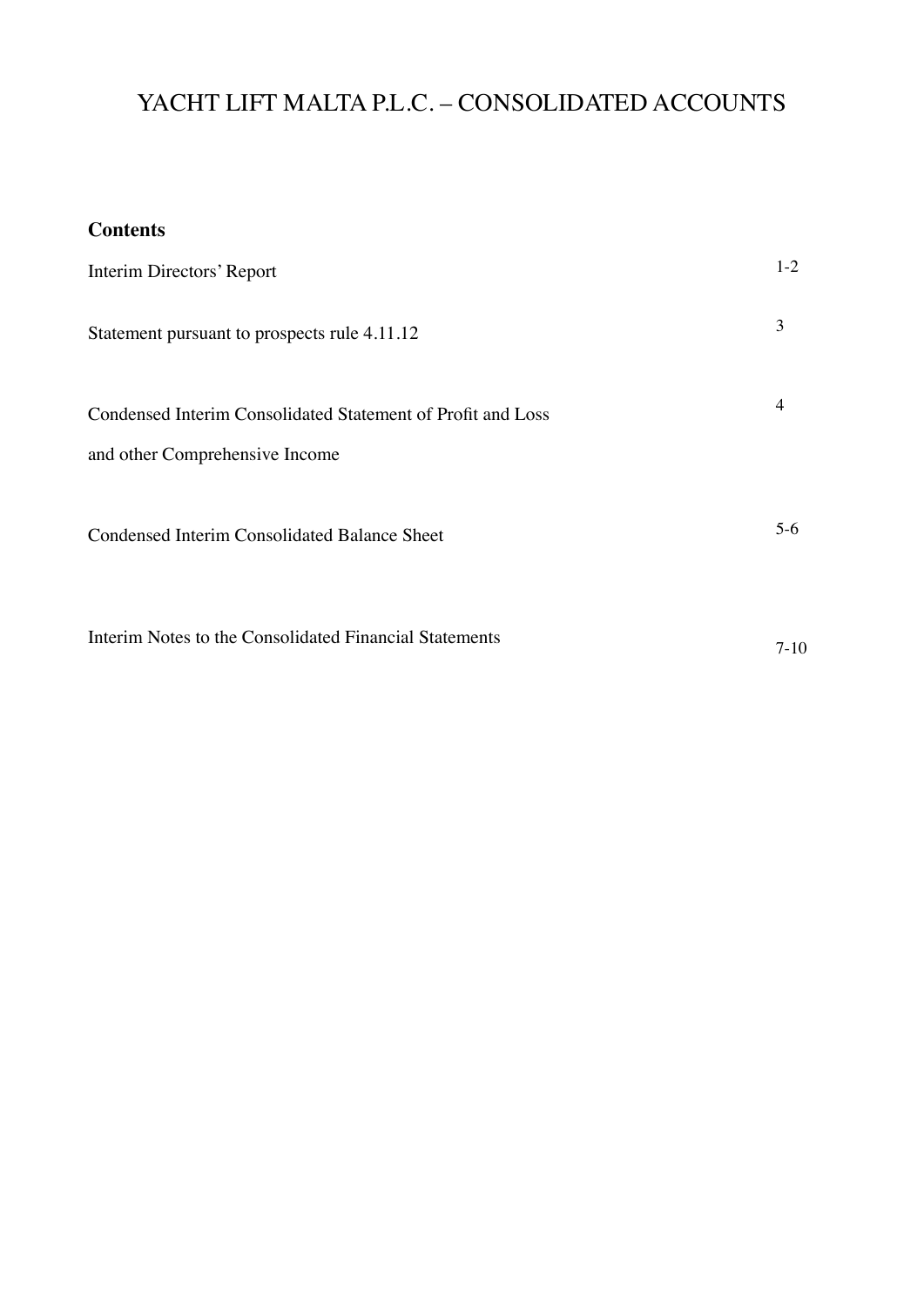### **Interim Directors' Report**

For the period 1 October 2021 to 31 March 2022

The directors present their report and the condensed interim consolidated accounts for the period 1 October 2021 to 31 March 2022.

### *Principal activity*

Yacht Lift Malta P.L.C. (the 'Group') together with its subsidiaries, are involved in the services relating to the yachting industry. The primary objective of the Parent Company is to act as a finance and investment company while the subsidiary company primary objective is to provide services relating to the yachting industry.

#### *Financial Risk Management*

The Group's activities potentially expose it to a variety of financial risks: liquidity risk and credit risk. The Group's overall risk management focuses on the unpredictability of financial markets and seeks to minimise potential adverse effects on the Group's financial performance. The Board provides principles for overall risk management, as well as policies covering risks referred to above and specific areas such as investment of excess liquidity. The Group did not make use of derivative financial instruments to hedge certain risk exposures during the current and preceding financial years.

(a) Credit risk

The Group has no significant concentrations of credit risk. It has policies in place to ensure that services are made to customers with an appropriate credit history.

(b) Liquidity risk

The Group is exposed to liquidity risk in relation to meeting future obligations associated with its financial liabilities, which comprise principally interest-bearing borrowings and trade and other payables. Prudent liquidity risk management includes maintaining sufficient cash to ensure the availability of an adequate amount of funding to meet the Group's obligations and ensuring that alternative funding is available when the bonds are due for repayment.

#### *Review of business*

During the period under review the Group registered a loss after taxation of  $\in 275,525$ . The Company issued  $\in 2,000,000$  5.5% secured callable Bonds having a nominal value of  $\in 100$  each. These funds were used to finance the purchase and installation of a floating dry dock platform known as 'Yacht Lift' situation at Marina Di Valletta Pieta.

*Due to the Covid19 outbreak, the Group took the BOV Malta Development Bank COVID-19 Assist Scheme to ensure that the Group has sufficient liquidity to honour its commitments towards its bondholders.* 

1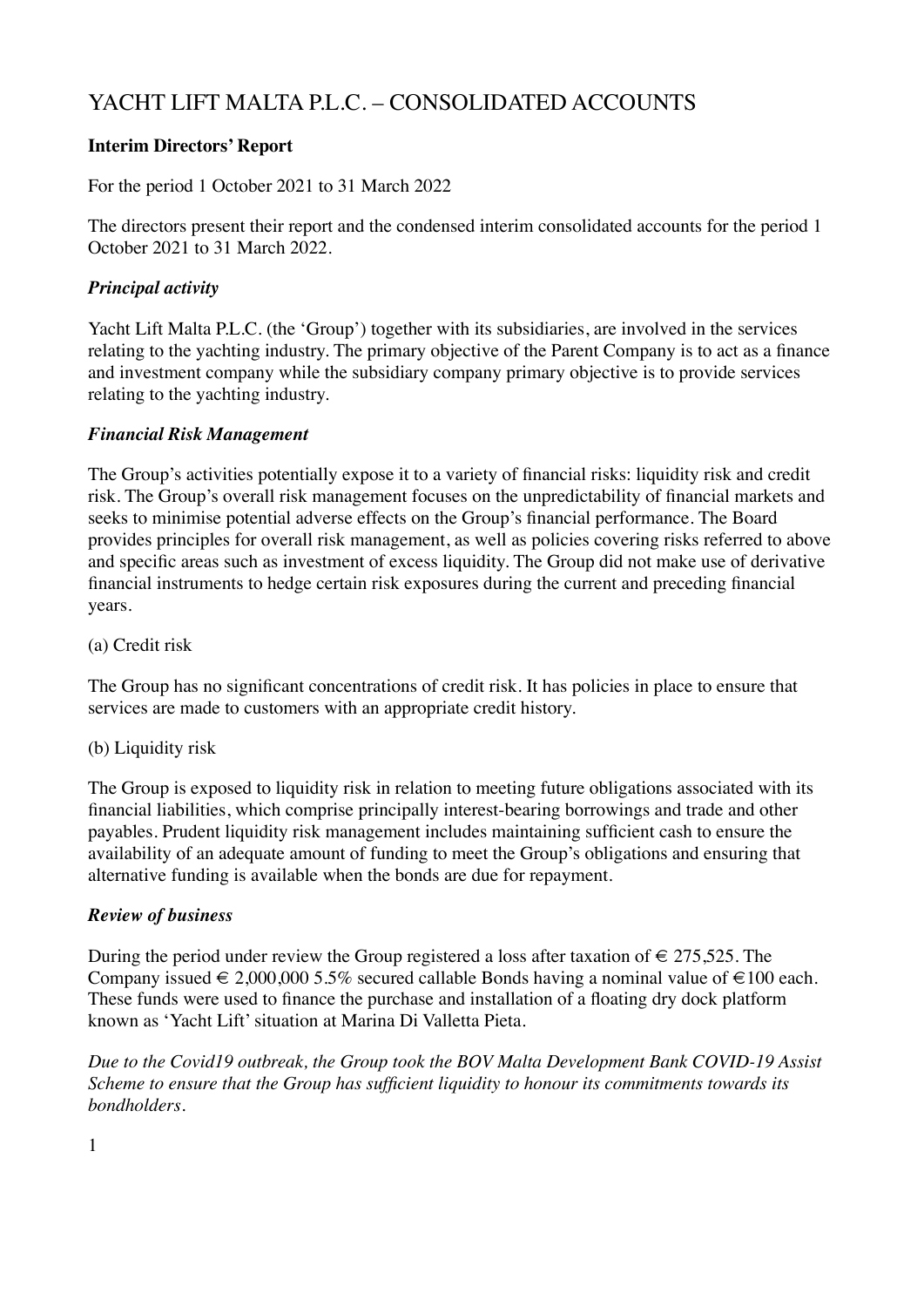### **Interim Directors' Report (continued)**

For the period 1 October 2021 to 31 March 2022

#### *Dividends and reserves*

The directors do not recommend the payment of a dividend and propose to transfer the loss for the period to retained earnings.

#### *Directors*

The following have served as directors of the holding company during the period under review:

Mr Giuseppe Farrugia, Capt Daniel Gatt, Dr Stefan Sant, Mr Ivan Fsadni.

Mr Ivan Fsadni and Dr Stefan Sant resigned from their role on the and 16th and 17th of March.

The company are set to announce two new board members.

Approved by the board of directors and signed on its behalf by:

 $\angle$ 

Capt Daniel Gatt Director

 $\mathscr{Z}$ 

Mr Giuseppe Farrugia Director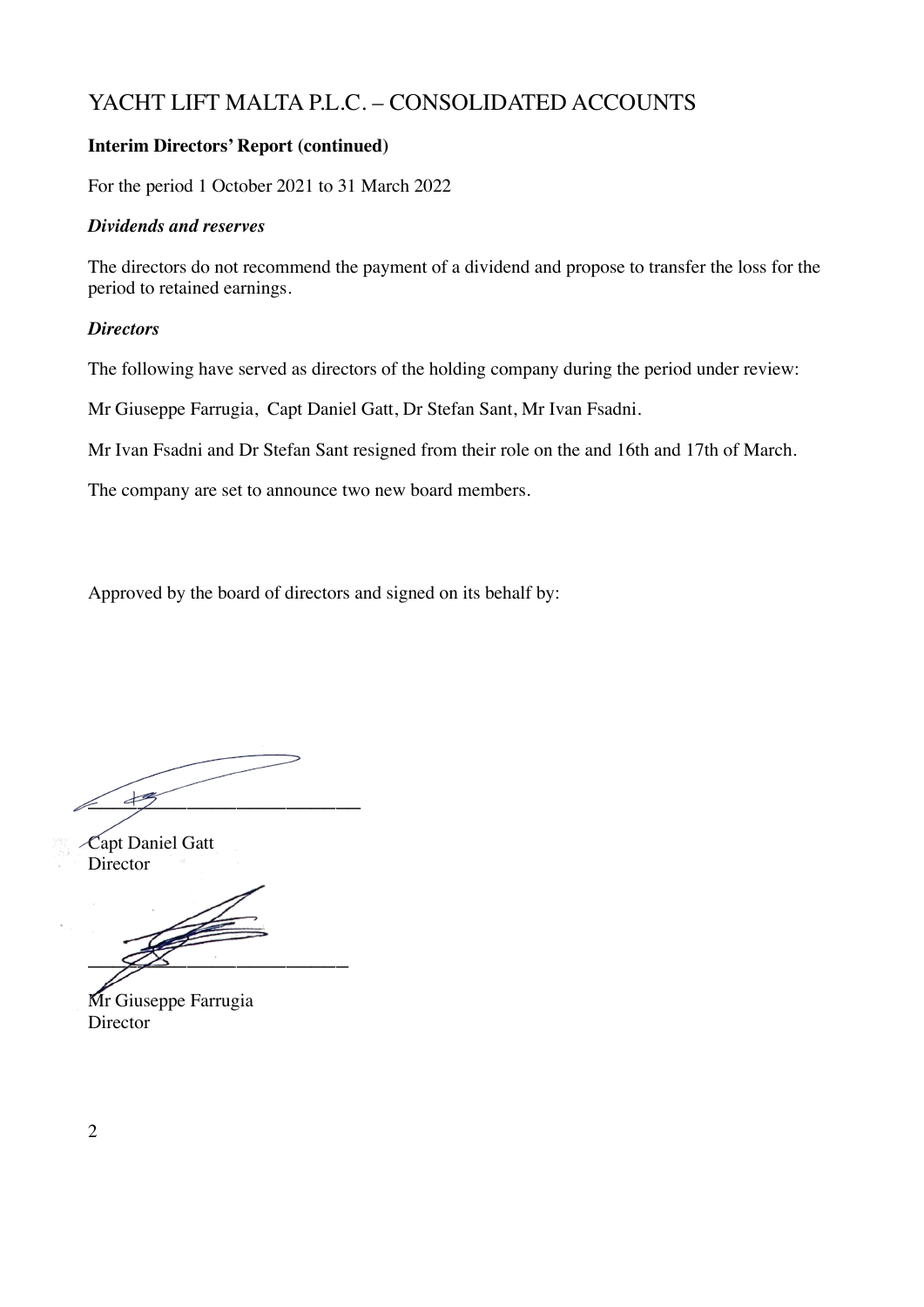### **Statement pursuant to prospects rule 4.11.12**

We hereby confirm that to the best of our knowledge:

- The condensed interim financial statements give a true and fair view of the financial position of the Group as at 31 March 2022, and of its financial performance and its cash flows for the six month period.
- The interim Directors' Report includes a fair review of the information required in terms of the Prospects Rules.

ON BEHALF OF THE BOARD

 $\overline{\mathscr{L}}$ 

Mr Giuseppe Farrugia

**Director** 

 $\overline{\phantom{a}}$  $\overline{\phantom{a}}$   $\overline{\phantom{a}}$   $\overline{\phantom{a}}$   $\overline{\phantom{a}}$   $\overline{\phantom{a}}$   $\overline{\phantom{a}}$   $\overline{\phantom{a}}$   $\overline{\phantom{a}}$   $\overline{\phantom{a}}$   $\overline{\phantom{a}}$   $\overline{\phantom{a}}$   $\overline{\phantom{a}}$   $\overline{\phantom{a}}$   $\overline{\phantom{a}}$   $\overline{\phantom{a}}$   $\overline{\phantom{a}}$   $\overline{\phantom{a}}$   $\overline{\phantom{a}}$   $\overline{\$ 

Capt Daniel Gatt **Director**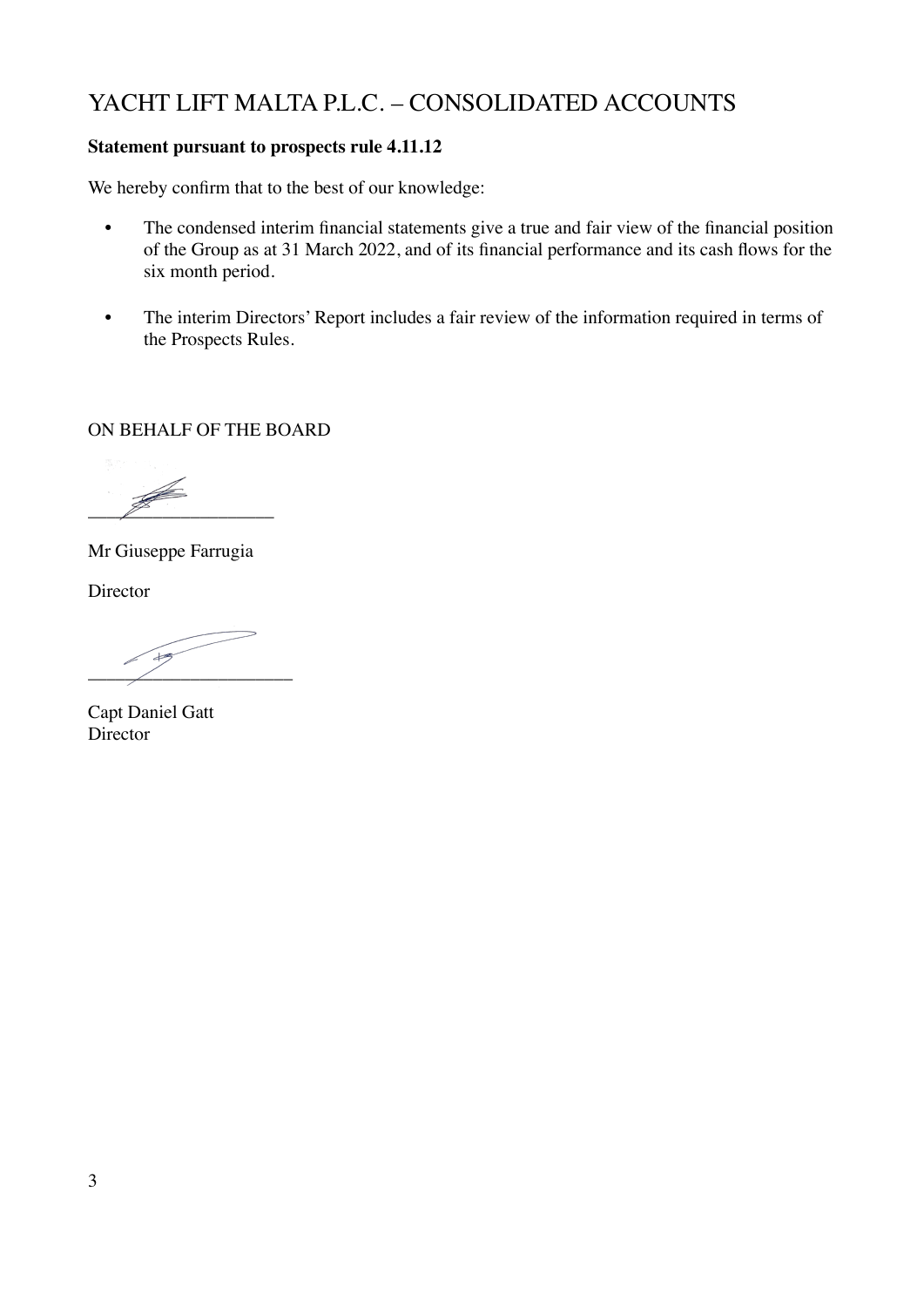## **Condensed Interim Consolidated Statement of Profit or Loss and Other Comprehensive**

#### **Income**

|                                            | Period<br>Oct 21- March 22<br>€ | Period<br>Oct 20- March 21<br>$\in$ |
|--------------------------------------------|---------------------------------|-------------------------------------|
| <b>Revenue</b>                             | 42,518.05                       | 20,814                              |
| Cost of sales                              | (16,932.88)                     | (19,081)                            |
| <b>Gross profit</b>                        | 25,585.17                       | 1,733                               |
| Administration expenses                    | (322, 204)                      | (259, 413)                          |
| Loss before tax                            |                                 |                                     |
|                                            | (296, 619)                      | (327,670)                           |
|                                            |                                 |                                     |
| Loss for the period                        | (296, 619)                      | (231, 550)                          |
| Other comprehensive income for the period, |                                 |                                     |
| net of income tax                          |                                 |                                     |
| Total comprehensive expense for the period |                                 |                                     |
|                                            | (296, 619)                      | (231,550)                           |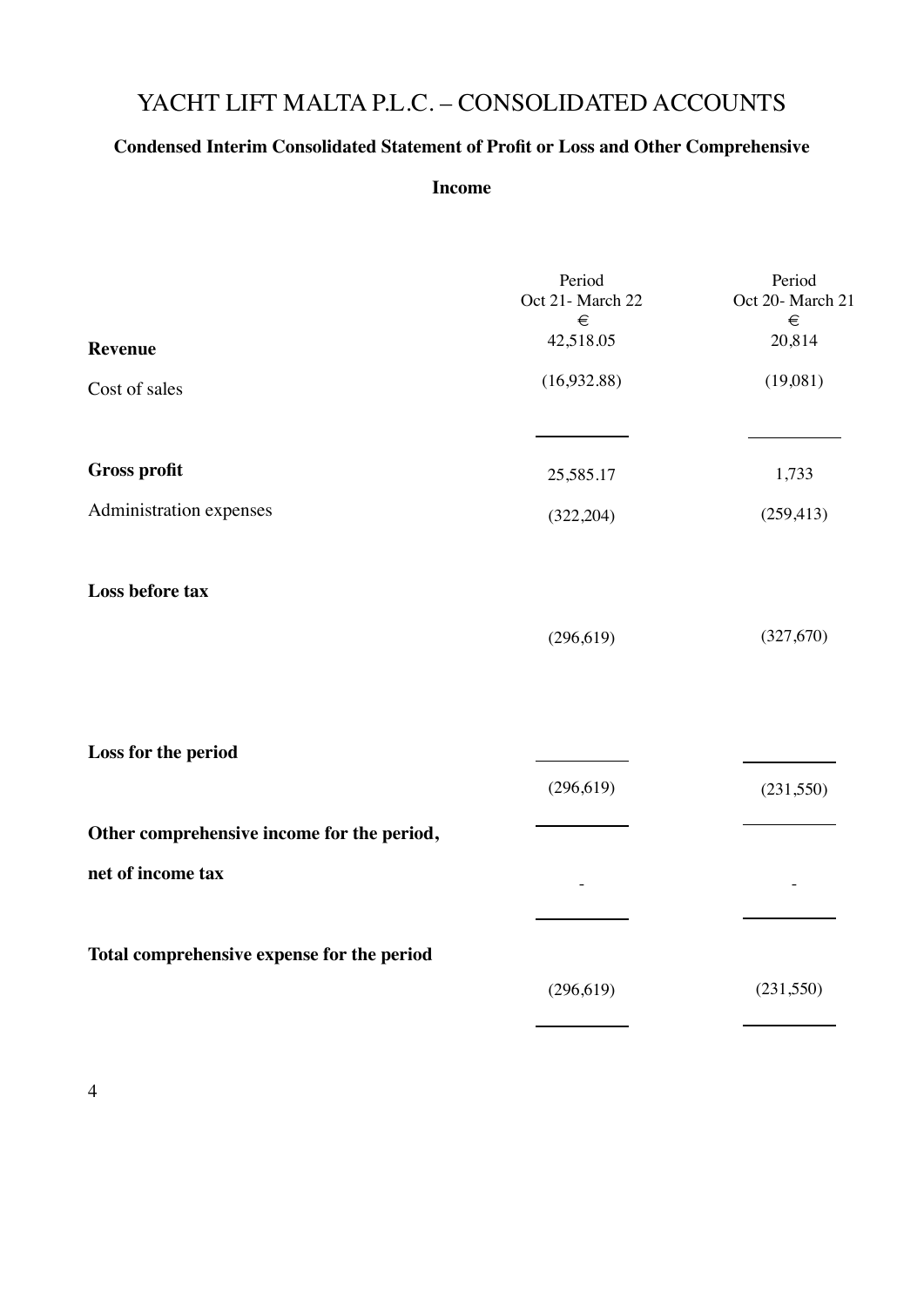## **Condensed Interim Consolidated Balance Sheet**

| <b>Assets</b>                          | As at<br>31 March 2022<br>Unaudited | As at<br>30 September 2021<br>Audited |
|----------------------------------------|-------------------------------------|---------------------------------------|
| Property, plant and equipment          | $\in$<br>1,375,405                  | €<br>1,476,519                        |
| Investment in subsidiaries             |                                     |                                       |
| Deferred tax assets                    | 267,742                             | 269,442                               |
| <b>Total non-current assets</b>        | 1,643,147                           | 1,745,961                             |
| Trade and other receivables            | 174,114                             | 47,271                                |
| Cash and bank balances                 | 6,193                               | 15,266                                |
| <b>Total current assets</b>            | 180,307                             | 62,537                                |
| <b>Total assets</b>                    | 1,823,454                           | 1,808,498                             |
| <b>Liabilities</b>                     |                                     |                                       |
| <b>Borrowings</b>                      | 654,567                             | 2,341,909                             |
| <b>Total non-current liabilities</b>   | 689,018                             | 2,341,909                             |
| Borrowings<br>Trade and other payables | 34,451<br>2,412,941                 | 32,891<br>266,214                     |
| Current tax liabilities                |                                     | 1,671                                 |
| <b>Total current liabilities</b>       | 2,447,392                           | 300,776                               |
| <b>Total liabilities</b>               | 3,136,410                           | 2,642,685                             |
| <b>Net liabilities</b>                 | 1,312,956                           | 834,187                               |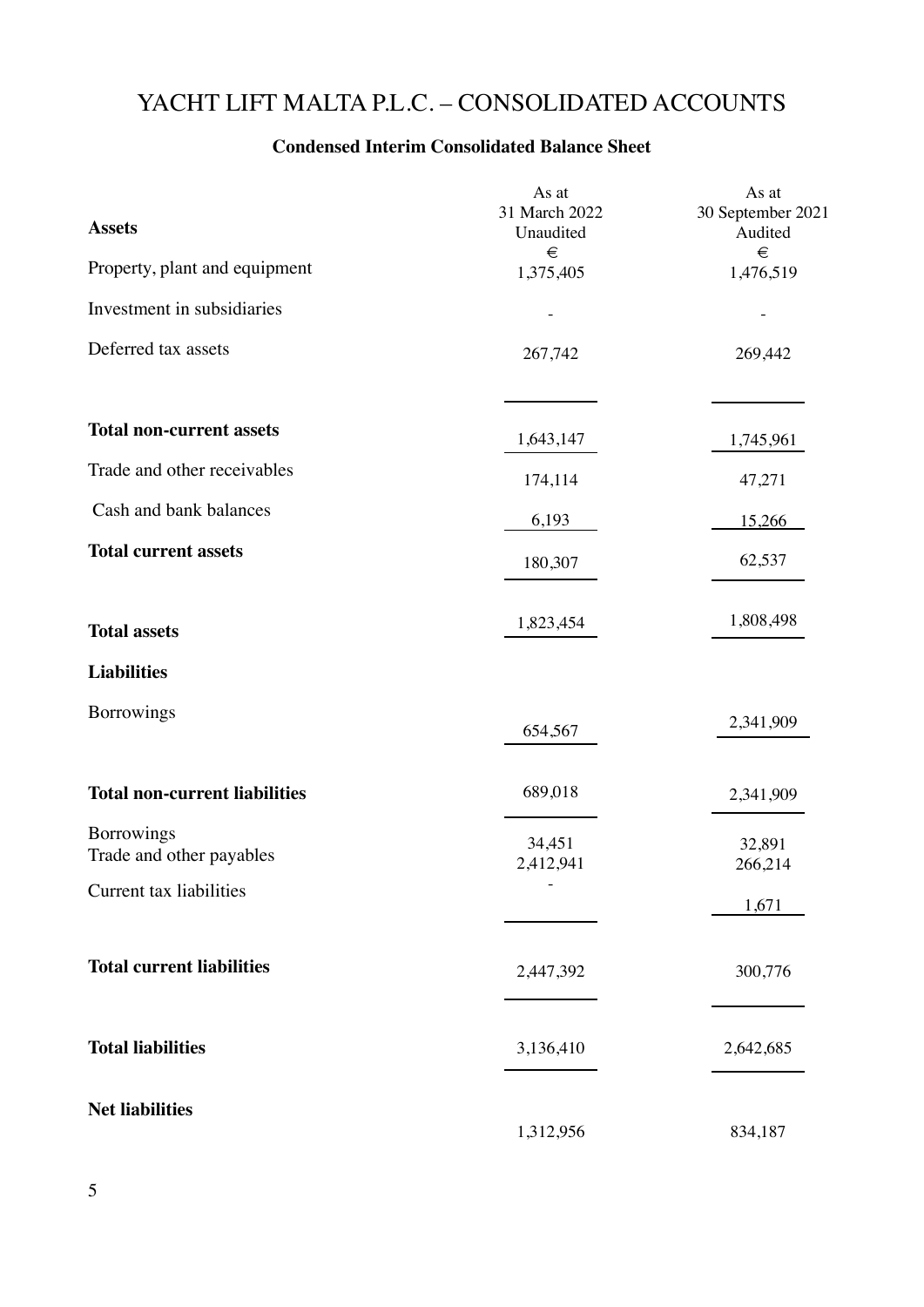### **Condensed Interim Consolidated Balance Sheet (continued)**

| <b>Equity</b>                              | As at<br>31 March 2022<br>Unaudited<br>€ | As at<br>30 September 2021<br>Audited<br>€ |
|--------------------------------------------|------------------------------------------|--------------------------------------------|
| Share capital                              | 100,000                                  | 100,000                                    |
| Retained earnings                          | 1,212,956                                | 916,337                                    |
| Equity attributable to owners of the Group | (1,284,861)                              | (816,337)                                  |
| Non-controlling interest                   | (28,095)                                 | (17, 850)                                  |
| <b>Total deficiency</b>                    | (1,312,956)                              | (834, 187)                                 |

The condensed interim consolidated financial statements on pages 4 to 12 were approved and authorised for issue by the board of directors on 31 May 2022 and were signed on its behalf by:

ON BEHALF OF THE BOARD

 $\frac{1}{\sqrt{2}}$ 

Mr Giuseppe Farrugia

Director  $\overline{\phantom{a}}$  , where  $\overline{\phantom{a}}$ 

Capt Daniel Gatt **Director**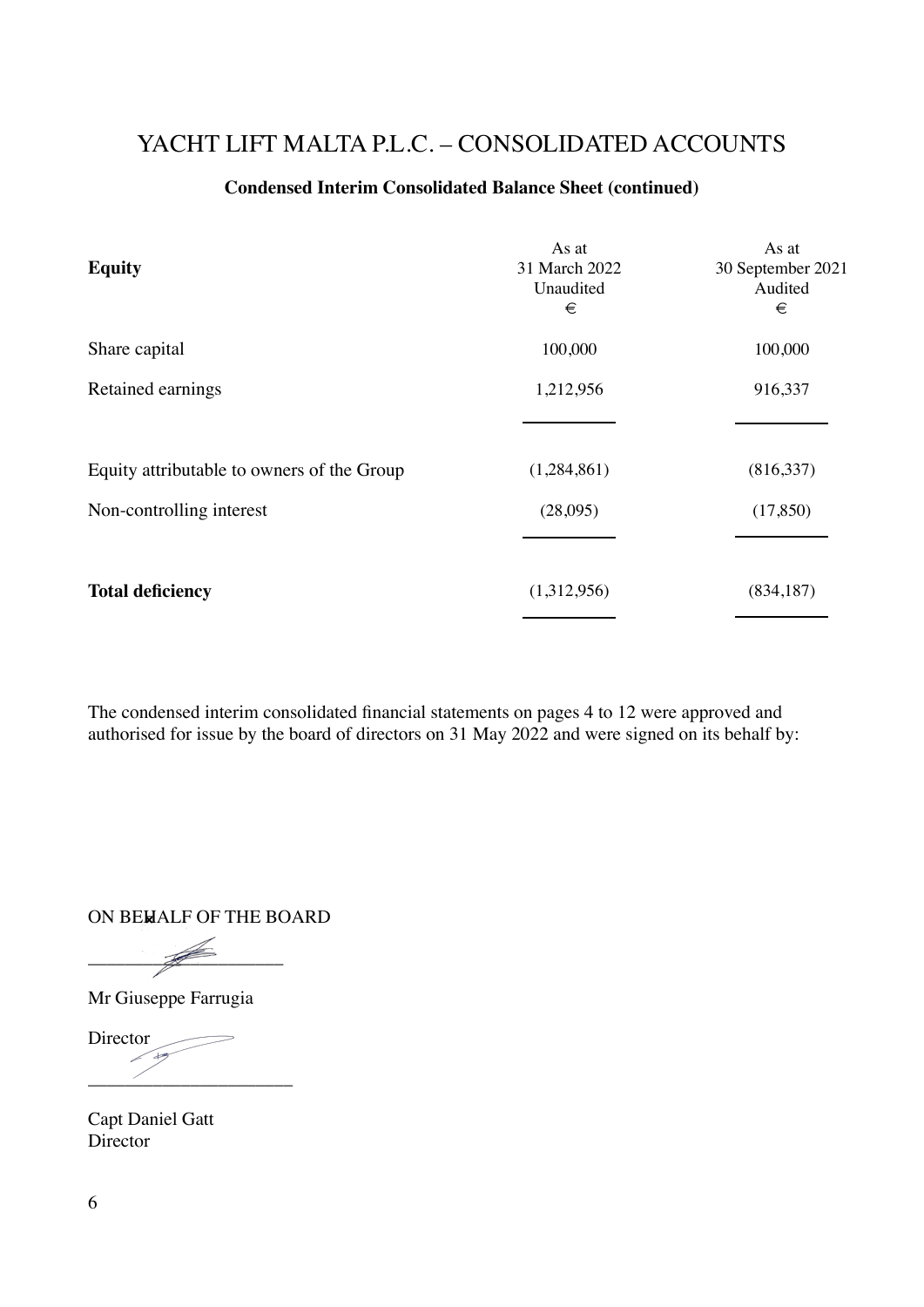#### **Notes to the Condensed Consolidated Interim Financial Statements**

For the period 1 October 2021 to 31 March 2022

#### **1 GENERAL INFORMATION**

Yacht Lift Malta P.L.C (Parent Company) is a limited liability company domiciled and incorporated in Malta. The Condensed Consolidated Financial Statements for the six months ended 31 March 2022, comprise the Company and its subsidiaries.

#### **2 ACCOUNTING POLICIES**

The principal accounting policies applied in the preparation of these Condensed Interim Consolidated Financial Statements are set out below. These policies have been consistently applied to all the periods presented, unless otherwise stated.

#### **2.1 New and Revised Standards**

#### **2.1.1 Summary of Significant Accounting Policies**

The accounting policies are consistent with those of the annual financial statements for the year ended 30 September 20 as described in those financial statements.

#### **2.1.2 Standards, Interpretations and amendments to published standards effective in 2021**

During 2021, The Group has adopted revised standards, amendments and interpretations to existing standards that are mandatory for the Group's accounting period beginning on 1 October 2021.

The adoption of these revisions to the requirements of IFRSs as adopted by the EU did not result in changes to the Group's accounting policies.

#### **2.1.3 Standards interpretations and amendments to published standards that are not yet effective**.

Certain new standards, amendments and interpretations to existing standards have been published by the date of authorisation for the issue of these Condensed Interim Financial Statements that are mandatory for the Group's accounting periods beginning after 1 October 2021. The Group has not early adopted these revisions to the requirements of IFRSs as adopted by the EU and the Group's directors are of the opinion that, with the exception of the below pronouncements, there are no requirements that will have a possible significant impact on the Group's financial statements in the period of initial application.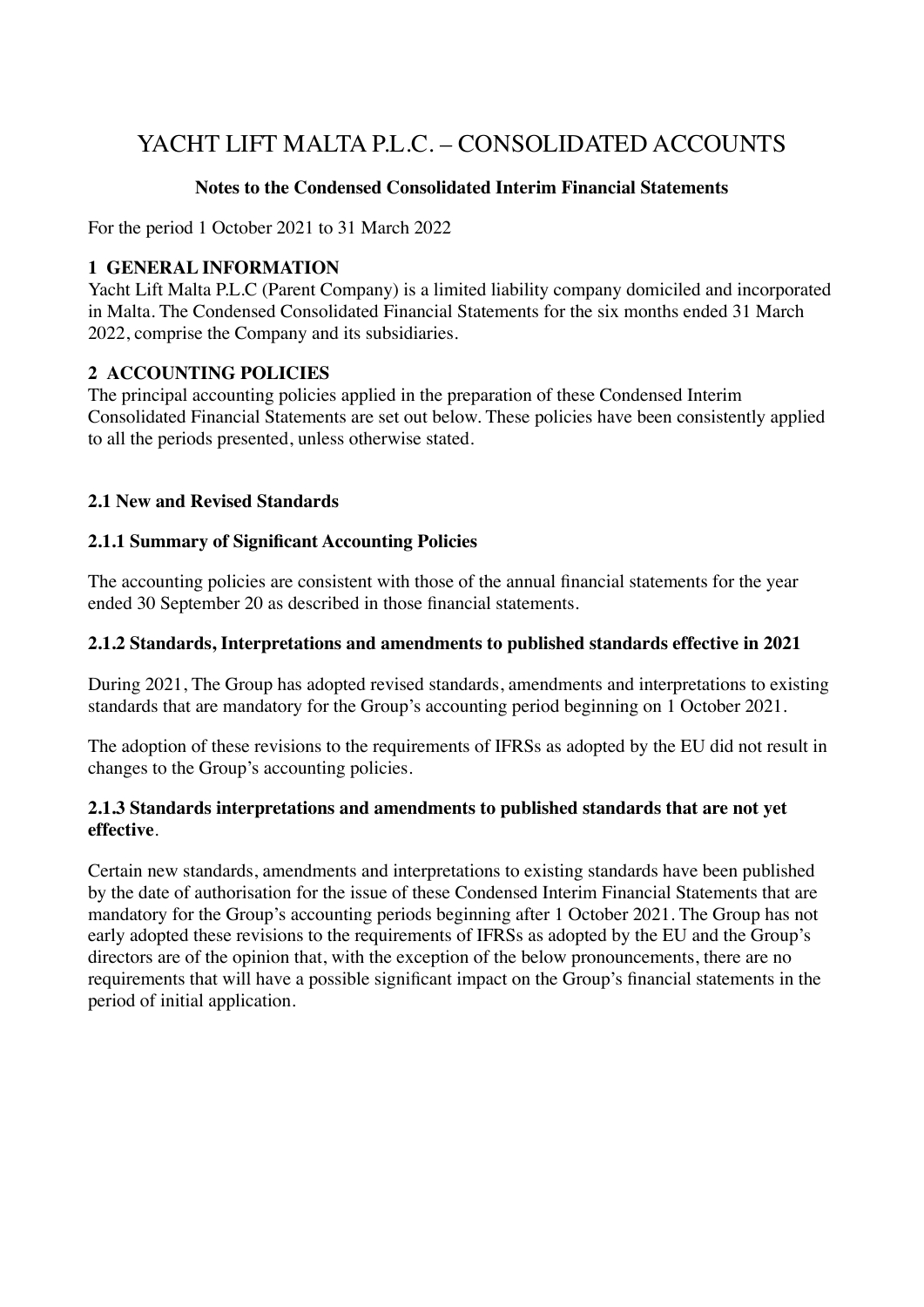#### **Notes to the Condensed Consolidated Interim Financial Statements (continued)**

For the period 1 October 2021 to 31 March 2022

#### **2 ACCOUNTING POLICIES (continued)**

#### **2.2 Basis of Preparation**

These financial statements have been prepared in accordance with International Financial Reporting Standards (IFRSs) as adopted by the EU and comply with the Companies Act, 1995. These financial statements have been prepared under the historical cost convention, except for those assets and liabilities that are measured at fair value.

These preparation of financial statements in conformity with IFRSs as adopted by the EU requires the use of certain accounting estimates. It also requires directors to exercise their judgement in the process of applying the Group's accounting policies. Estimates and judgements are continually evaluated and based on historical experience and other factors including expectations of future events that are believed to be reasonable under the circumstances.

In the opinion of the directors, the accounting estimates and judgements made in the course of preparing these financial statements are not difficult, subjective or complex to a degree which would warrant their description as critical in terms of the requirements of IAS 1.

### **3 CRITICAL ACCOUNTING JUDGEMENTS AND KEY SOURCES OF ESTIMATION UNCERTAINTY**

In the application of the Group's accounting policies, the directors of the Group are required to make judgements, estimates and assumptions about the carrying amounts of assets and liabilities that are not readily apparent from other sources. The estimates and associated assumptions are based on historical experience and other factors that are considered to be relevant. The estimates and underlying assumptions are reviewed on an ongoing basis. Revisions to accounting estimates are recognised in the period in which the estimate is revised if the revision affects only the period, or in the period of the revision and future periods if the revision affects both current and future periods.

#### **3.1 Deferred taxation on investment properties**

For the purpose of measuring deferred tax liabilities arising from investment properties that are measured using the fair value model, the directors have reviewed the Group's investment property portfolios and concluded that the Group's investment properties are held for capital accretion and achieve rental income. Deferred tax was calculated according to the applicable tax rate on the fair value of property.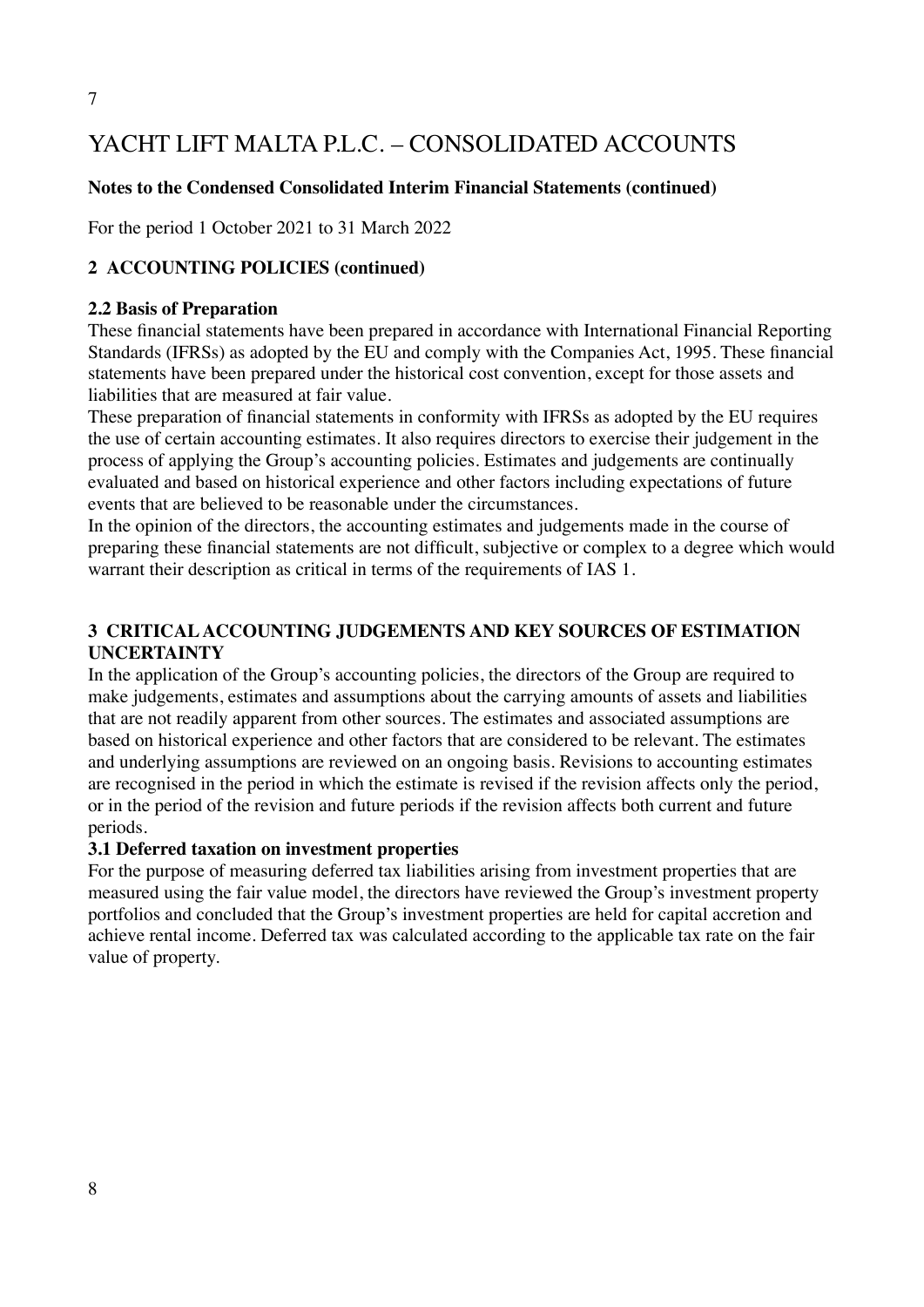#### **Notes to the Condensed Consolidated Interim Financial Statements (continued)**

For the period 1 October 2021 to 31 March 2022

#### **REVENUE**

The following is an analysis of the Group's revenue for the period.

|          | Period<br>Oct 21- March 22        | Period<br>Oct 20- March 21                |
|----------|-----------------------------------|-------------------------------------------|
|          |                                   |                                           |
| Turnover | $\sim$ 40 $\sim$ 40 $\sim$ $\sim$ | $\sim$ $\sim$ $\sim$ $\sim$ $\sim$ $\sim$ |

 $€42,518.05$ 

€20,814

## **PROPERTY, PLANT AND EQUIPMENT**

*The Group acquired items of property, plant and equipment amounting to*  $\epsilon$  102,757 during the *period from 1 October 2021 to 31 March 2022.* 

#### **INVESTMENTS IN SUBSIDIARIES**

Details of the Yacht Lift Malta P.L.C. subsidiaries at the end of the reporting period are as follows:

|      | <b>Proportion of ownership</b> |
|------|--------------------------------|
|      | interest and voting power held |
| 2022 | 2021                           |
| 98%  | 98%                            |
|      |                                |

Summary of borrowing arrangements

#### Bond loan

The Group issued 20,000 secured callable bonds having a face value of  $\in$  100 each totalling to  $\in$ 2,000,000. These bonds have an interest rate of 5.5% per annum, payable annually in arrears on 12 September. The Bonds are repayable in full upon maturity on 13 September 2025.

These funds were used to finance the purchase and installation of the floating dry dock platform known as ''Yacht Lift'' in Marina Di Valletta.